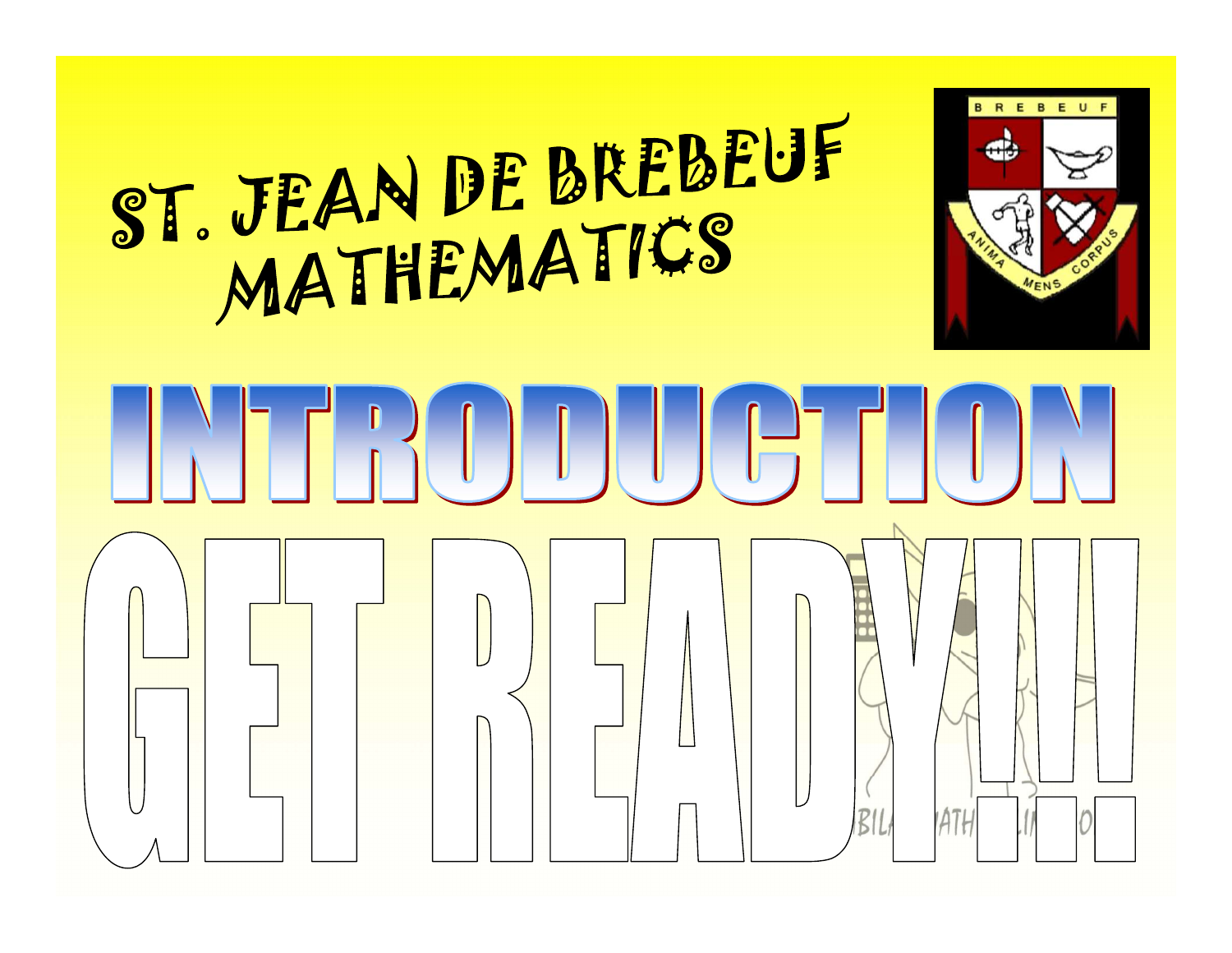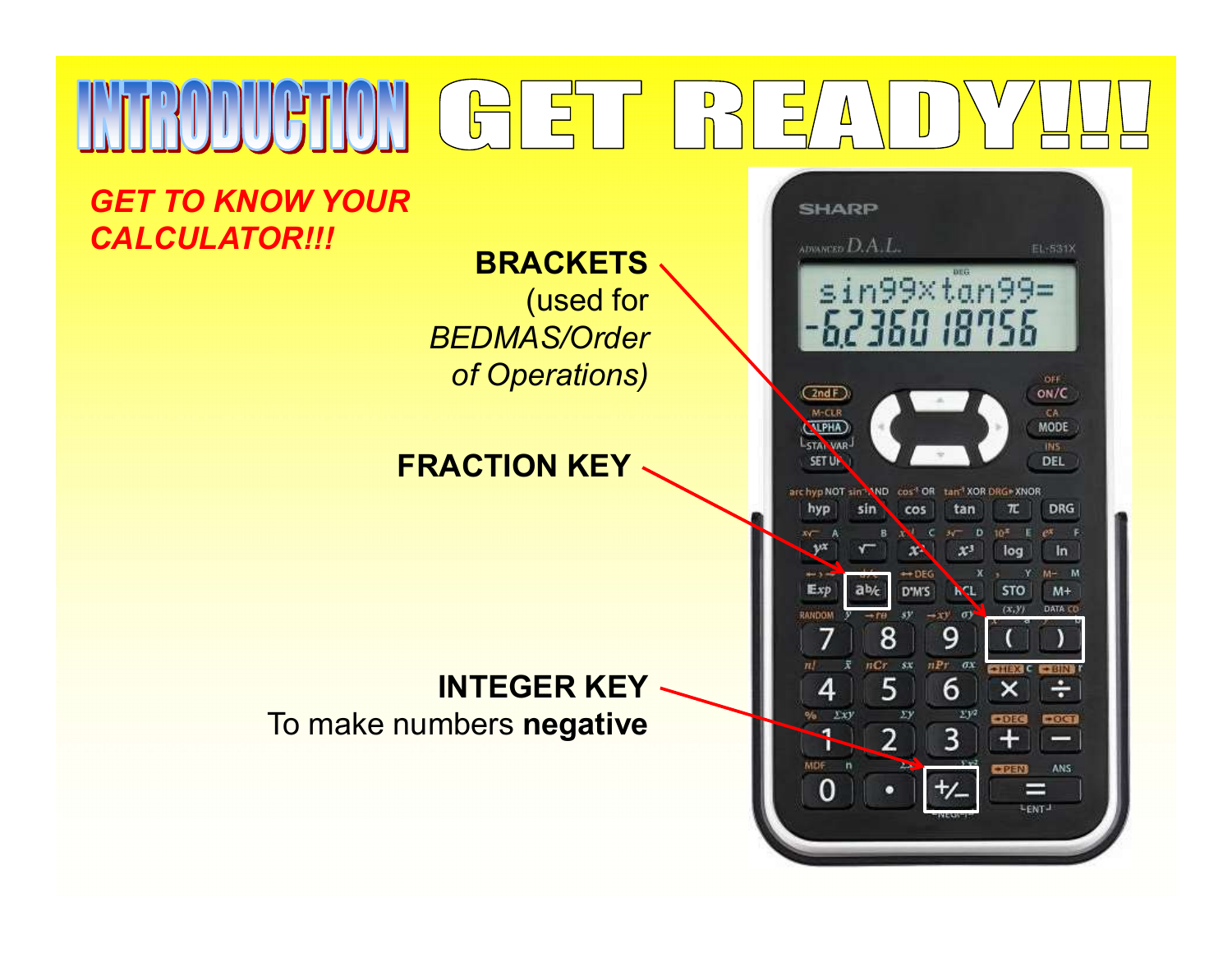**EXAMPLE** Operations with Fractions and Decimals

Express each fraction in its lowest terms and as a decimal



 $\rightarrow$  A number that divides evenly into both numbers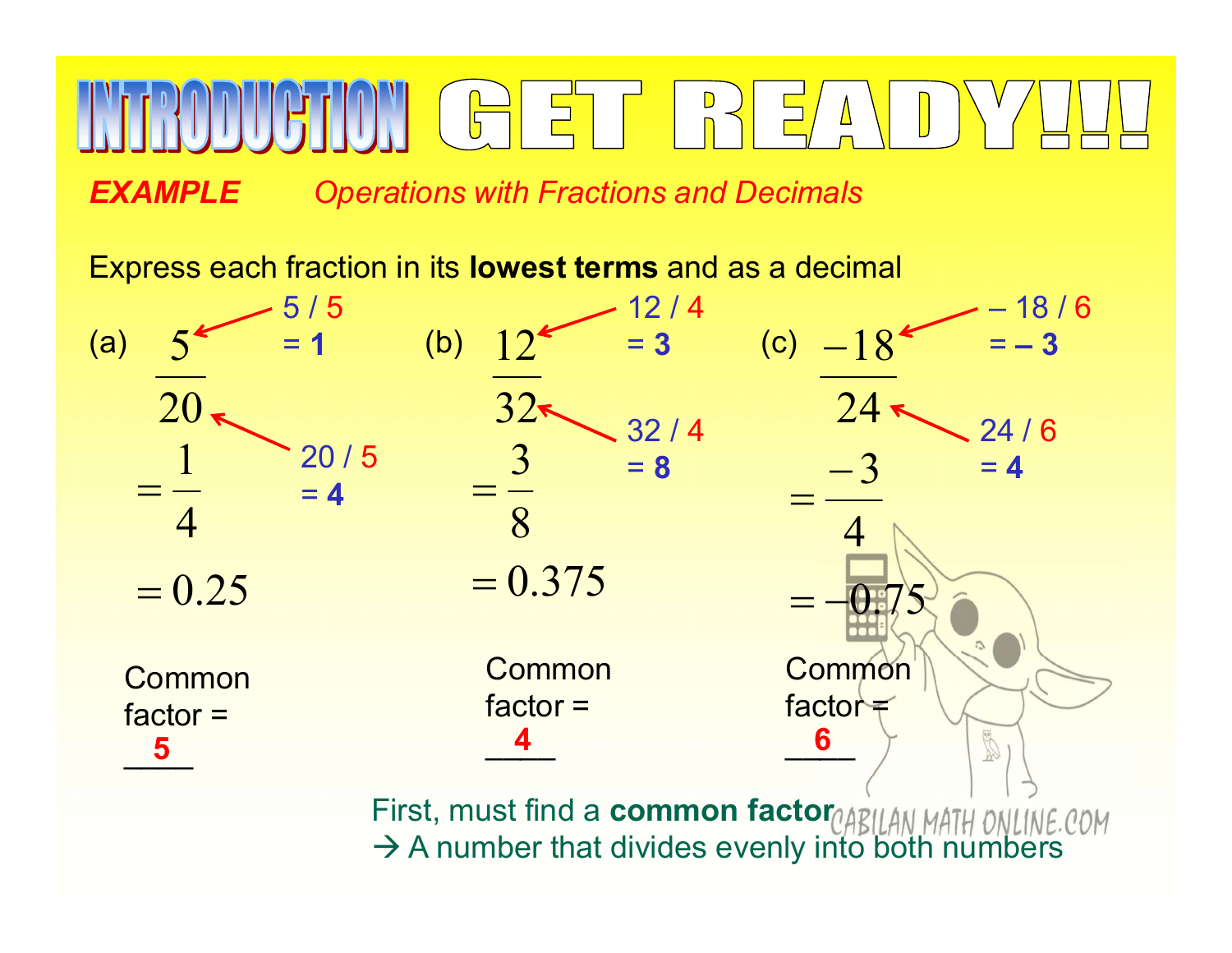**EXAMPLE** Operations with Integers

Simplify the following expressions

| IV                                 | IV                       | IV        | IV       | IV  |            |
|------------------------------------|--------------------------|-----------|----------|-----|------------|
| EXAMPLE                            | Operations with Integers |           |          |     |            |
| Simplify the following expressions | +                        |           |          |     |            |
| (a)                                | $5 + (-3)$               | (b)       | $-7 + 5$ | (c) | $4 - (-9)$ |
| $= 5 - 3$                          | $= -2$                   | $= 4 + 9$ |          |     |            |
| $= 2$                              | $= 13$                   |           |          |     |            |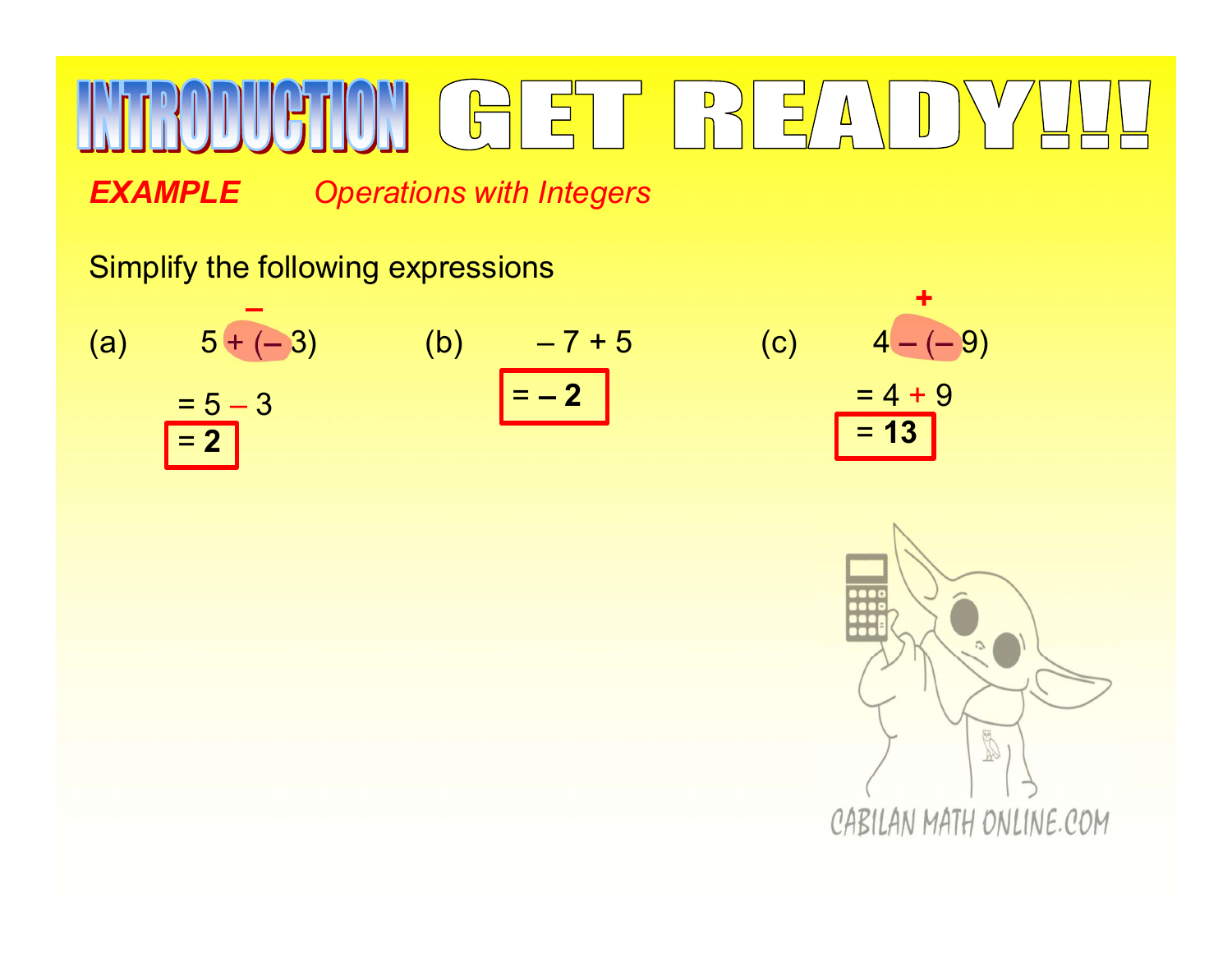# EXAMPLE Putting It All Together<br>
Simplify the following expressions and express in **lowest terms**<br>
(a)  $4+3$ <br>  $20-6$  7/7<br>  $7/7$ <br>  $12+(-3)$

**EXAMPLE** Putting It All Together

Simplify the following expressions and express in lowest terms

 $20 - 6$  $4 + 3$  $14<sup>·</sup>$ 7  $=$ 2 1  $=$ 7 / 7  $=$  1 and 2 and 2 and 2 and 2  $\pm$ 14 / 7  $= 2$ 

**Common** factor  $=$ 

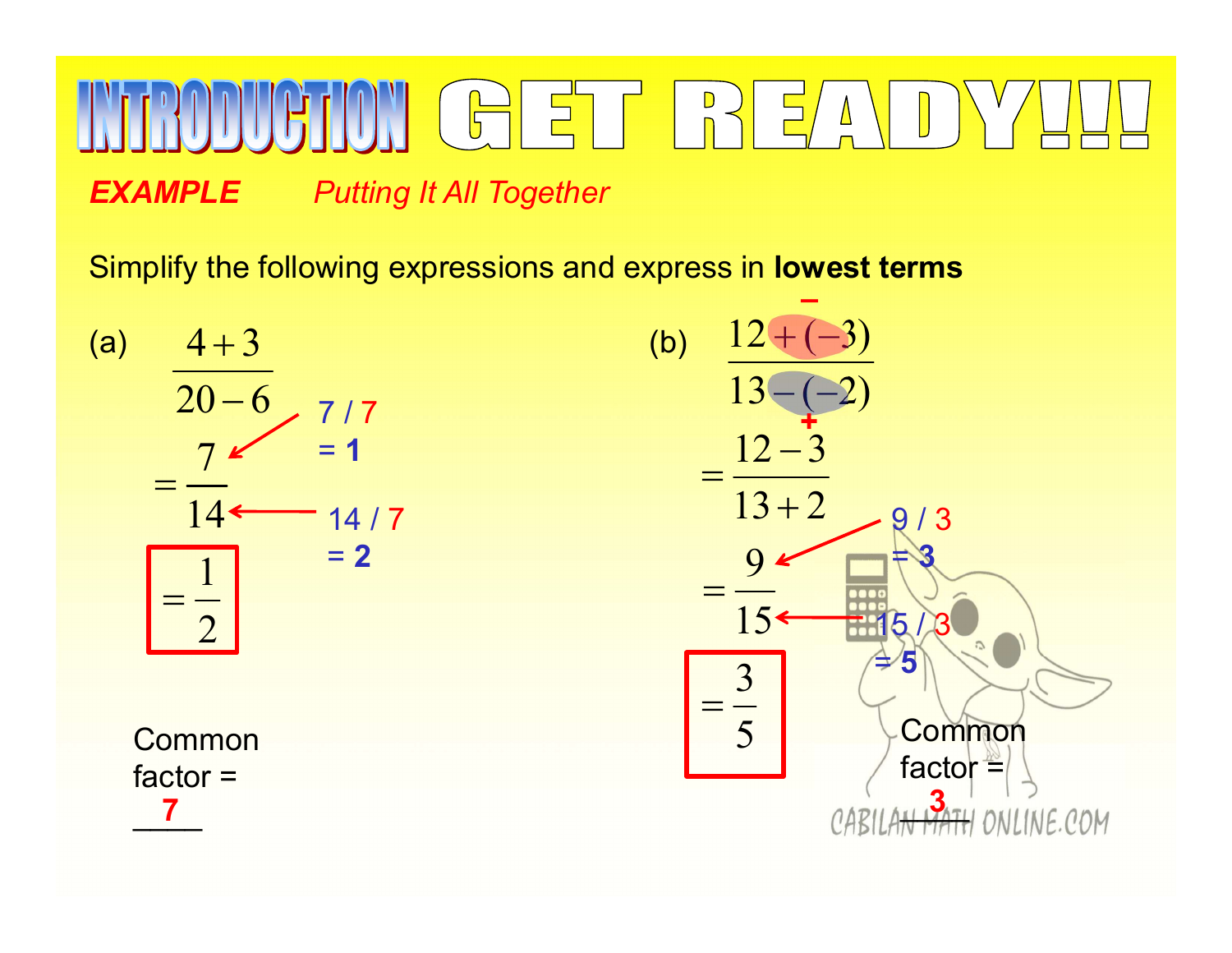## $\frac{1}{5}$   $\frac{1}{5}$   $\frac{1}{5}$   $\frac{1}{5}$   $\frac{1}{5}$   $\frac{1}{5}$   $\frac{1}{5}$   $\frac{1}{5}$   $\frac{1}{5}$   $\frac{1}{5}$   $\frac{1}{5}$   $\frac{1}{5}$   $\frac{1}{5}$   $\frac{1}{5}$   $\frac{1}{5}$   $\frac{1}{5}$   $\frac{1}{5}$   $\frac{1}{5}$   $\frac{1}{5}$   $\frac{1}{5}$   $\frac{1}{5}$   $\frac{1}{5}$  **EXAMPLE** Putting It All Together<br>
Solve for "x"<br>
(a)  $x = 5 - 1$ <br>  $x = 4$ <br>
(b)  $\frac{\sec x}{x} = \frac{18}{6}$ <br>
(c)  $x = 8$ <br>  $x = 3$

**EXAMPLE** Putting It All Together

Solve for "x"

 $x = 5 - 1$  $x = 4$ 

| $\frac{6x}{18}$ |              |  |
|-----------------|--------------|--|
| $\ddot{\Omega}$ | 6            |  |
| $x = -$         | $\mathbf{R}$ |  |

sides by the cosides by the co-<br>
efficient (number<br>
sides by the in front of the letter)

 $\frac{\sqrt{6x}}{\sqrt{6x}} = \frac{18}{6}$  (c)  $\frac{x}{2} = 8$ <br>  $\frac{x}{2} = -3$   $\sqrt{2} \left(\frac{x}{2}\right) = 2(8)$  $\frac{\log x}{\log x} = \frac{18}{-6}$  (c)  $\frac{x}{2} = 8$ <br>  $\frac{x}{2} = 2(8)$ <br>
Divide both<br>
sides by the co-<br>
efficient (number<br>
sides by the co- $\frac{x}{2} = 8$ <br>  $2\left(\frac{x}{2}\right) = 2(8)$ <br> **Multiply both**<br>
sides by the<br>
bottom number!  $\mathcal{X}$  $=$ 2  $\left(x\right)$  $\setminus$  $2\frac{\pi}{2}$  = 2(8)  $\vert$  ,  $\mathbf{2}$  $\setminus$  $\int$  $X =$ sides by the bottom number! CABILAN MATH ONLINE.COM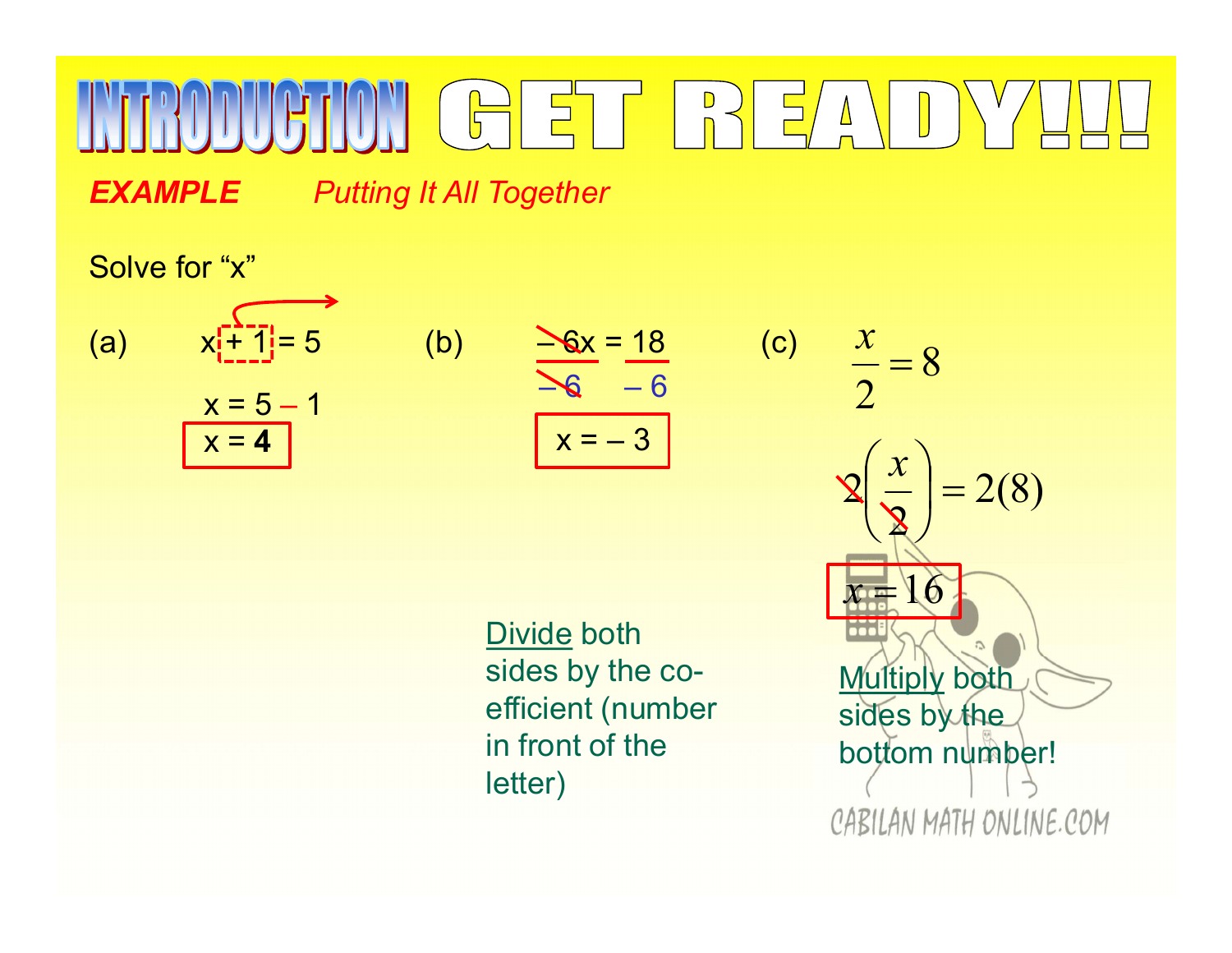#### **EXAMPLE** Substituting Variables<br>
Evaluate each expression for  $x = 5$ <br>
\* Substitute the x with 5 and simplify using the calculator<br>
(a)  $y = 3x - 7$ <br>  $y = 3(5) - 7$ <br>  $y = 2x + 7$ <br>  $y = -2(5) + 7$ <br>  $y = -2(5) + 7$ <br>  $y = -2(5) + 7$ <br>  $y = -3$ **EXAMPLE** Substituting Variables<br>
Evaluate each expression for  $x = 5$ <br>
\* Substitute the x with 5 and simplify using the calcul<br>
(a)  $y = 3x - 7$  (b)  $y = -2$  $\begin{array}{c}\n\hline\n\end{array}\n\begin{array}{ccc}\n\hline\n\end{array}\n\begin{array}{ccc}\n\hline\n\end{array}\n\end{array}\n\begin{array}{c}\n\hline\n\end{array}\n\begin{array}{c}\n\hline\n\end{array}\n\end{array}\n\begin{array}{c}\n\hline\n\end{array}\n\begin{array}{c}\n\hline\n\end{array}\n\begin{array}{c}\n\hline\n\end{array}\n\end{array}\n\begin{array}{c}\n\hline\n\end{array}\n\begin{array}{c}\n\hline\n\end{array}\n\end{array}\n\begin{array}{c}\n\hline\n\end{array$  $\begin{array}{c}\n\hline\n\end{array}\n\begin{array}{c}\n\hline\n\end{array}\n\begin{array}{c}\n\hline\n\end{array}\n\end{array}\n\begin{array}{c}\n\hline\n\end{array}\n\begin{array}{c}\n\hline\n\end{array}\n\end{array}\n\begin{array}{c}\n\hline\n\end{array}\n\begin{array}{c}\n\hline\n\end{array}\n\end{array}\n\begin{array}{c}\n\hline\n\end{array}\n\end{array}\n\begin{array}{c}\n\hline\n\end{array}\n\begin{array}{c}\n\hline\n\end{array}\n\end{array}\n\begin{array}{c}\n\h$

**EXAMPLE** Substituting Variables

Evaluate each expression for  $x = 5$ 

\* Substitute the x with 5 and simplify using the calculator

 $= 3(5) - 7$ <br>= 8

$$
y = -2x + 7
$$
  
= -2(5) + 7  
= -3